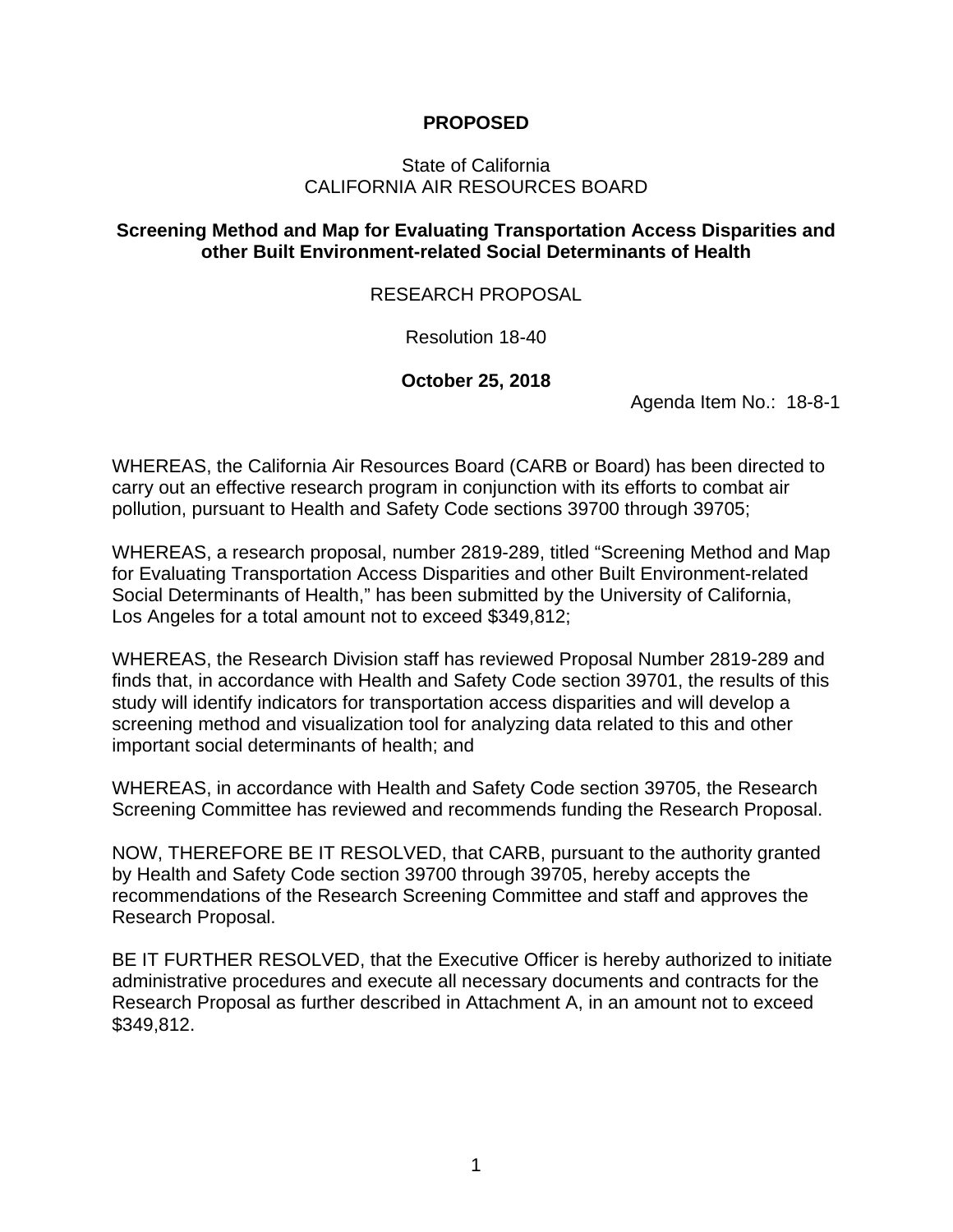### **Resolution 18-40**

October 25, 2018

### **Identification of Attachments to Board Resolution 18-40**

**Attachment A:** "Screening Method and Map for Evaluating Transportation Access Disparities and other Built Environment-related Social Determinants of Health" Summary and Budget Summary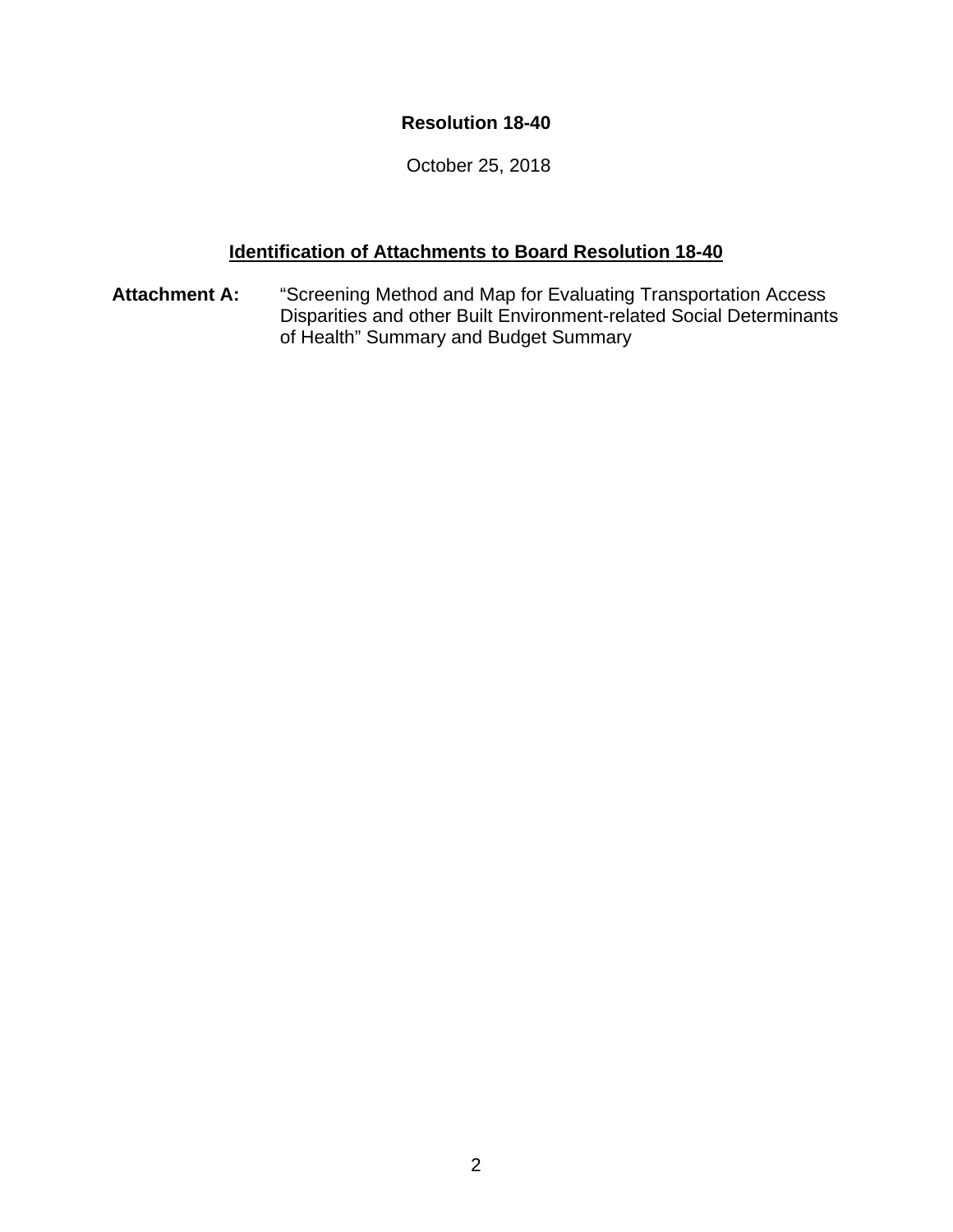## **ATTACHMENT A**

### **"Screening Method and Map for Evaluating Transportation Access Disparities and other Built Environment-related Social Determinants of Health"**

### **Background**

Transportation access is an important health driver because it facilitates access to jobs, schools, health care, healthy food, and because it contributes to quality of life. Furthermore, access to clean transportation is important because it reduces the likelihood that outcomes of the transportation system—like air pollution—will negatively impact health. Access to clean transportation options, along with other environmental, economic, and social conditions in our daily life, are sometimes referred to as "social determinants of health." Thus, improving access to clean transportation can result in health benefits.

In 2015, California passed Senate Bill (SB) 350—the Clean Energy and Pollution Reduction Act of 2015, and CARB subsequently completed a study to: 1) better understand the barriers low-income residents must overcome to increase access to zero-emission and near zero emission transportation and mobility options; and 2) develop recommendations to increase access. CARB published the "Low Income Barriers Study, Part B: Overcoming Barriers to Clean Transportation Access for Low-Income Residents" in 2018. The study identified several barriers that CARB and other agencies are now collaborating to overcome, and an interagency Task Force is also in the process of developing "metrics for success" to measure and track progress in increasing access for low-income residents and disadvantaged communities over time. While there are currently a variety of metrics used by different agencies and organizations to measure transportation "access" (in terms of cost, proximity, etc.) and clean transportation adoption and diffusion, these different metrics have not been systematically analyzed, and it is unclear which is best/most appropriate for analyzing statewide progress in increasing clean transportation access. Examples of parameters that this tool might use to evaluate community transportation access include (but are not limited to): commute distance, transportation costs and associated travel time costs, the diversity of transportation options and their associated costs. This research will help stakeholders increase the effectiveness of transportation-related investments, interventions, and other efforts to directly or indirectly improve employment, educational and health outcomes.

### **Objective**

The research objective is to develop a statewide database utilizing real-world data that identifies and characterizes transportation access disparities at the census tract level (or finer geography). The research will also translate this information into a screening method and an information visualization tool, likely a map.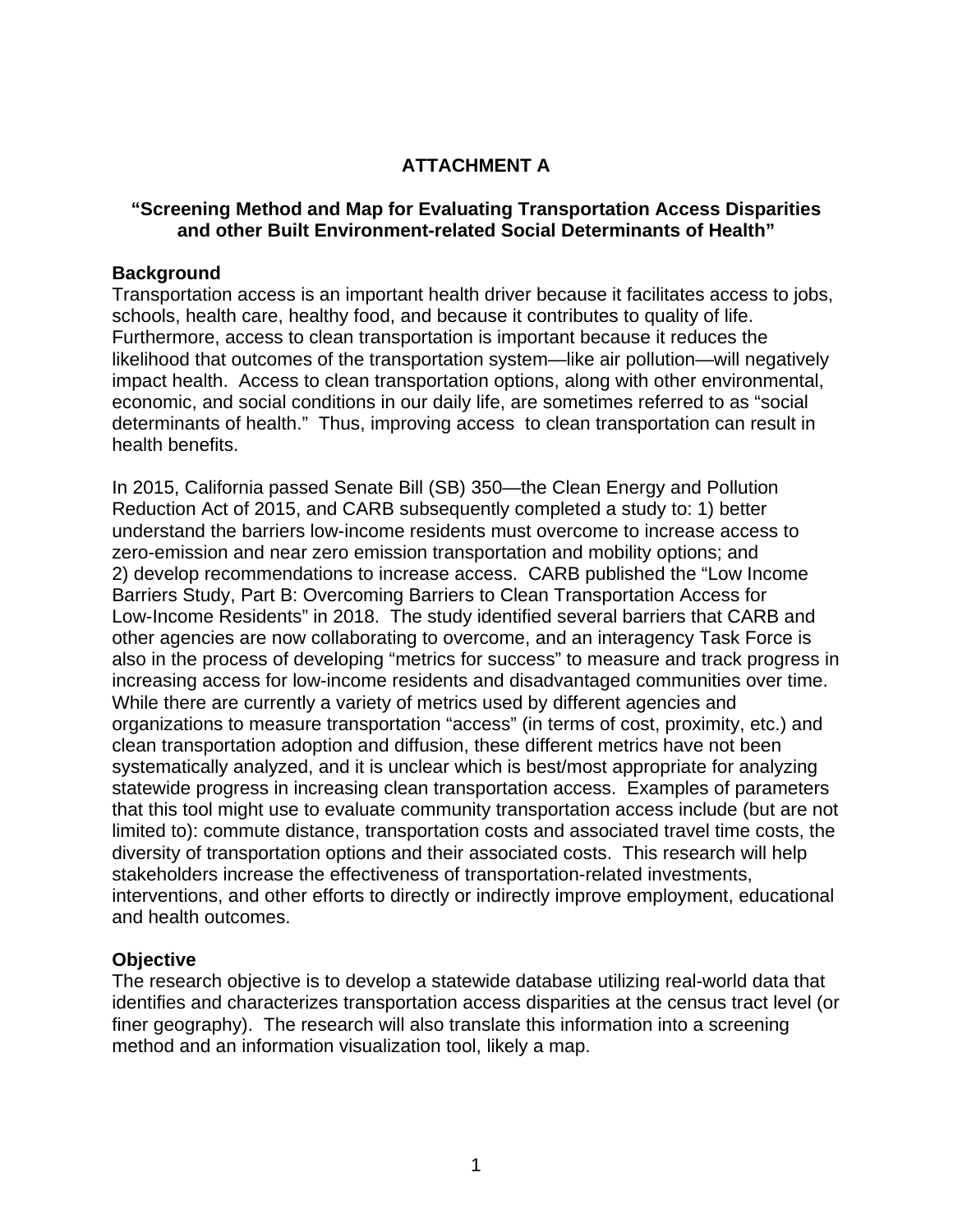### **Methods**

The proposed project would develop, first, a statewide database of metrics and indicators that characterize transportation access and access disparities and, second, a screening methodology and visualization tool. To accomplish this, the researchers will engage with stakeholders, experts, and others to gather input on potential indicators (new and existing), analytical methods. They will also conduct a literature review and a preliminary review of existing frameworks, tools, and data sources (e.g., CalEnviroScreen, UC Davis's Regional Opportunity Index, the California Healthy Places Index, etc.) to identify potential data and indicators for inclusion in the statewide database. With input from advisors, the researchers will then select data and indicators from existing data information sources, harmonizing existing information and construction of new indicators as needed, and assemble the transportation disparity dataset. This work will inform the development of a guidebook on how to use the transportation-disparity dataset as a screening tool; and finally, the project will culminate in the development of a web-based information portal and visualization tool.

### **Expected Results**

The project will result not only in the identification of data, indicators, and metrics that can be used to assess transportation access throughout the State, but also in the creation of tools (e.g. screening method and map) that can be used by stakeholders to address and ultimately overcome clean transportation access barriers. The desired goal of this project is to improve public health by increasing transportation access, and, in doing so, address other key social determinants of health.

#### **Significance to the Board**

Outcomes from this project will inform CARB staffs' ongoing reviews of regional transportation plans/sustainable communities' strategies per SB 375 and support SB 350 efforts to overcome barriers to clean transportation access for disadvantaged and low income communities. This research will also be useful in CARB's and other State agencies' continuing investments via the California Climate Investments programs: For the methodology and tool may help agencies pinpoint areas most in need of clean transportation investments, including investments in transit and active transportation.

#### **Contractor:**

University of California, Los Angeles

**Contract Period:** 30 months

**Principal Investigator (PI):** Dr. Paul Ong, Ph.D.

**Contract Amount:** \$350,000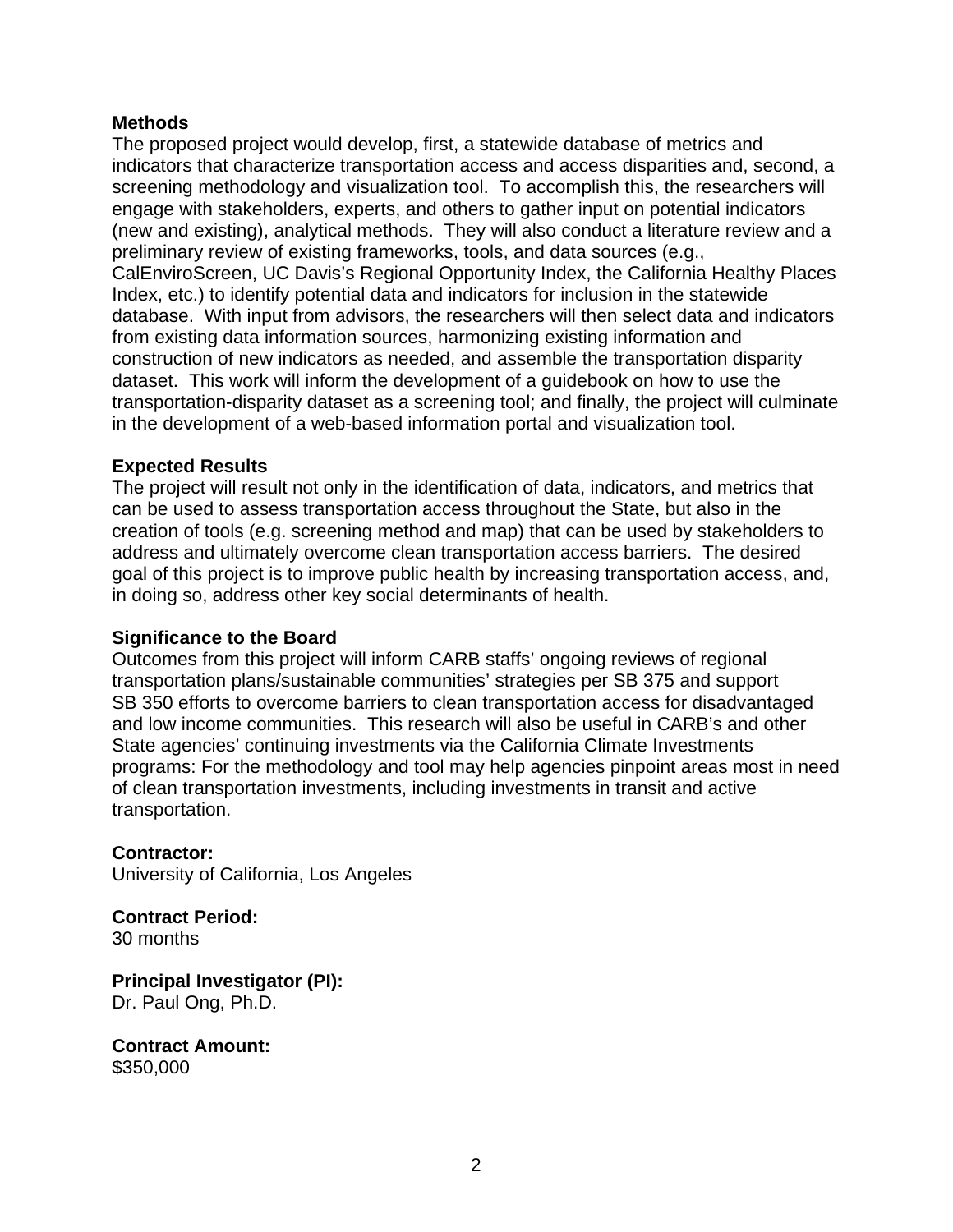### **Basis for Indirect Cost Rate:**

The State and the UC system have agreed to a twenty-five percent indirect cost rate.

### **Past Experience with this Principal Investigator:**

Dr. Paul Ong is a professor emeritus of Urban Planning, Social Welfare, and Asian American Studies and the Director of the Center for Neighborhood Knowledge. He has worked with CARB on two prior research contracts: 1) as co-PI for the project titled, "Developing a New Methodology for Analyzing Potential Displacement" (report published in 2017); and 2) as the PI for the project, "Identifying, Evaluating and Selecting Indicators, Indices and Data for Future Monitoring System of the Implementation of Sustainable Communities Strategies." His work on both of these studies makes him uniquely qualified to work on this project, as he is likely to utilize data analysis and the development of metrics and indicators in this research, and is likely to build upon this foundation to create a high-quality final product.

### **Prior Research Division Funding to the University of California, Los Angeles:**

| Year                | 2017      | 2016 | 2015      |
|---------------------|-----------|------|-----------|
| $\parallel$ Funding | \$458,814 | \$0  | \$633,214 |